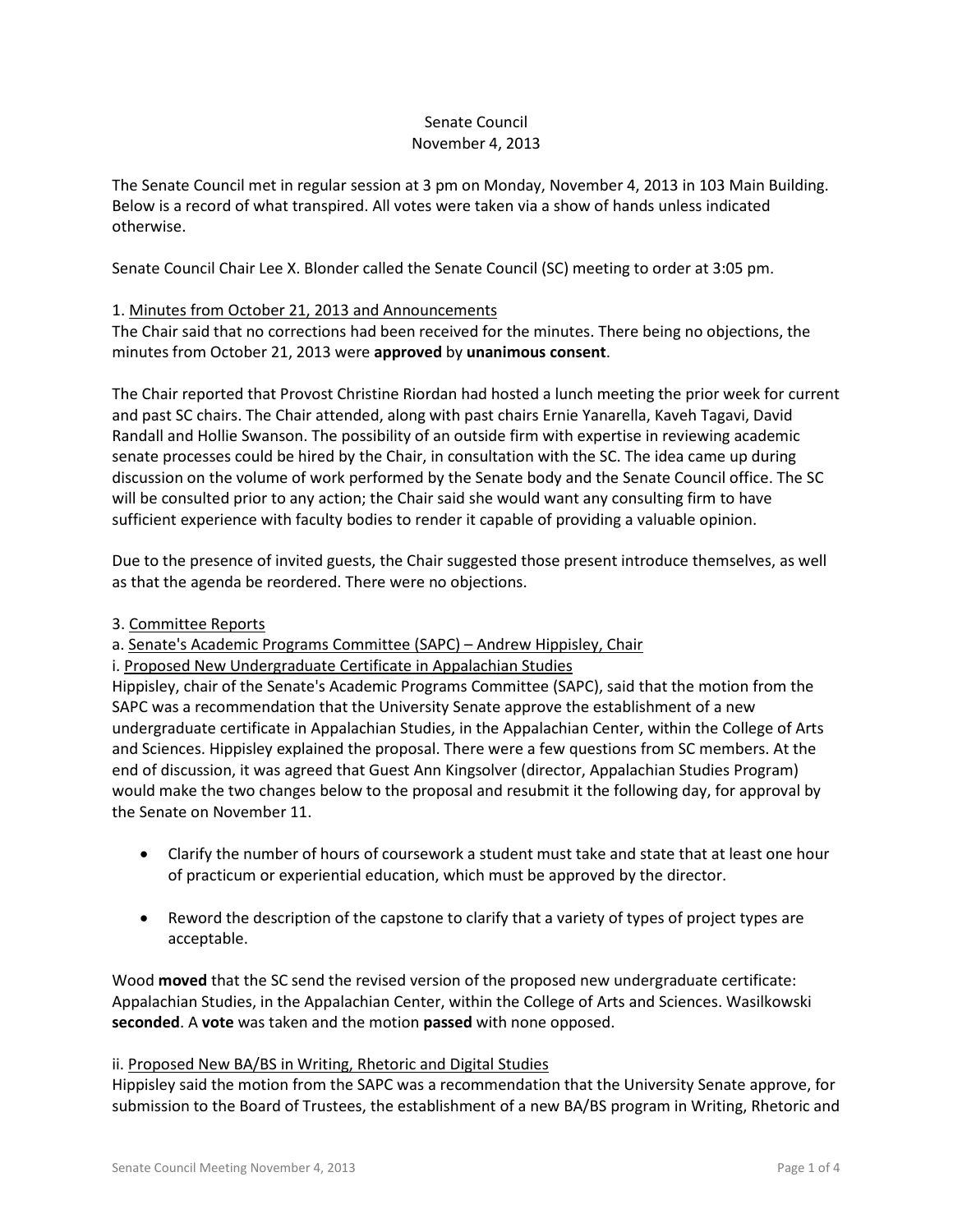Digital Studies, in the College of Arts & Sciences. He described the proposal. Wasilkowski asked about the difference between the BA and the BS in Writing, Rhetoric, and Digital Studies (WRD). Hippisley replied that the BA has more humanities requirements and the BS has more science requirements; the BS is designed for student from the sciences who may be inclined earn the BS major and who will have already fulfilled the science requirements.

Wood expressed concern that the unit home will be the College of Arts and Sciences as opposed to the Department of English. She thought that all them program faculty were already in the Department of English. Although a multidisciplinary program or certificate could reside at the college level, the proposed new BA/BS in WRD should be homed in the Department of English; after the new Department in Writing, Rhetoric, and Digital Studies was established, the BA/BS in WRD could be transferred to the new department. Guests Adam Banks (AS/English) and Roxanne Mountford (AS/English) explained the history of the Division of Writing, Rhetoric, and Digital Media and the Department of English, as well as the submission of a proposal for a new Department of Writing, Rhetoric, and Digital Studies. Other SC members expressed the same concern.

There were two suggestions offered as solutions: locate the proposed new BA/BS in WRD in the Department of English until the proposed new Department of Writing, Rhetoric, and Digital Studies is created; or hold the proposal in the Senate Council office until the proposal for a new Department of Writing, Rhetoric, and Digital Studies is reviewed, and the two proposals can be reviewed by the SC and Senate in tandem.

Debski **moved** to table the proposal for a new BA/BS in Writing, Rhetoric, and Digital Studies until such time that the chair of the Senate's Academic Organization and Structure Committee can report on the proposal to create a new Department of Writing, Rhetoric, and Digital Studies. Brion **seconded**. After brief discussion, a Department of Writing, Rhetoric, and Digital Studies, a **vote** was taken and the motion **passed** with none opposed.

Debski commented that when the proposal returns to the SC, she will want to discuss if the degree offers sufficient expertise about a content area, in addition to the writing skills.

## iii. Proposed New Undergraduate Certificate in Clinical Healthcare Management

The motion from the SAPC recommended that the Senate approve the establishment of a new undergraduate certificate in Management Healthcare, in the Division of Clinical Leadership and Management within the Department of Clinical Studies, within the College of Health Sciences. Hippisley explained the proposal. There was brief discussion. Guests Ray Hill (HS/Clinical Science) and Geza Bruckner (HS/Clinical Science) answered questions from SC members. Hill clarified that the current name ("Clinical Healthcare Management") of the proposed new certificate was suggested by College of Public Health Dean Steve Wyatt. (The certificate was originally proposed as "Management in Healthcare.")

Wood asked that the proposal be modified to reflect that the certificate was not available to postbaccalaureate students, but was open to undergraduate non-degree seeking students. In response to Bruckner, Wood opined that there was an error on the form that needed to be corrected. The Chair asked that the revised proposal be submitted the following day, and include the correct, current name. Bruckner responded that he could provide an updated version by that time.

Wasilkowski **moved** to recommend (with a positive recommendation) that the Senate approve the establishment of a new undergraduate certificate in Clinical Healthcare Management, in the Division of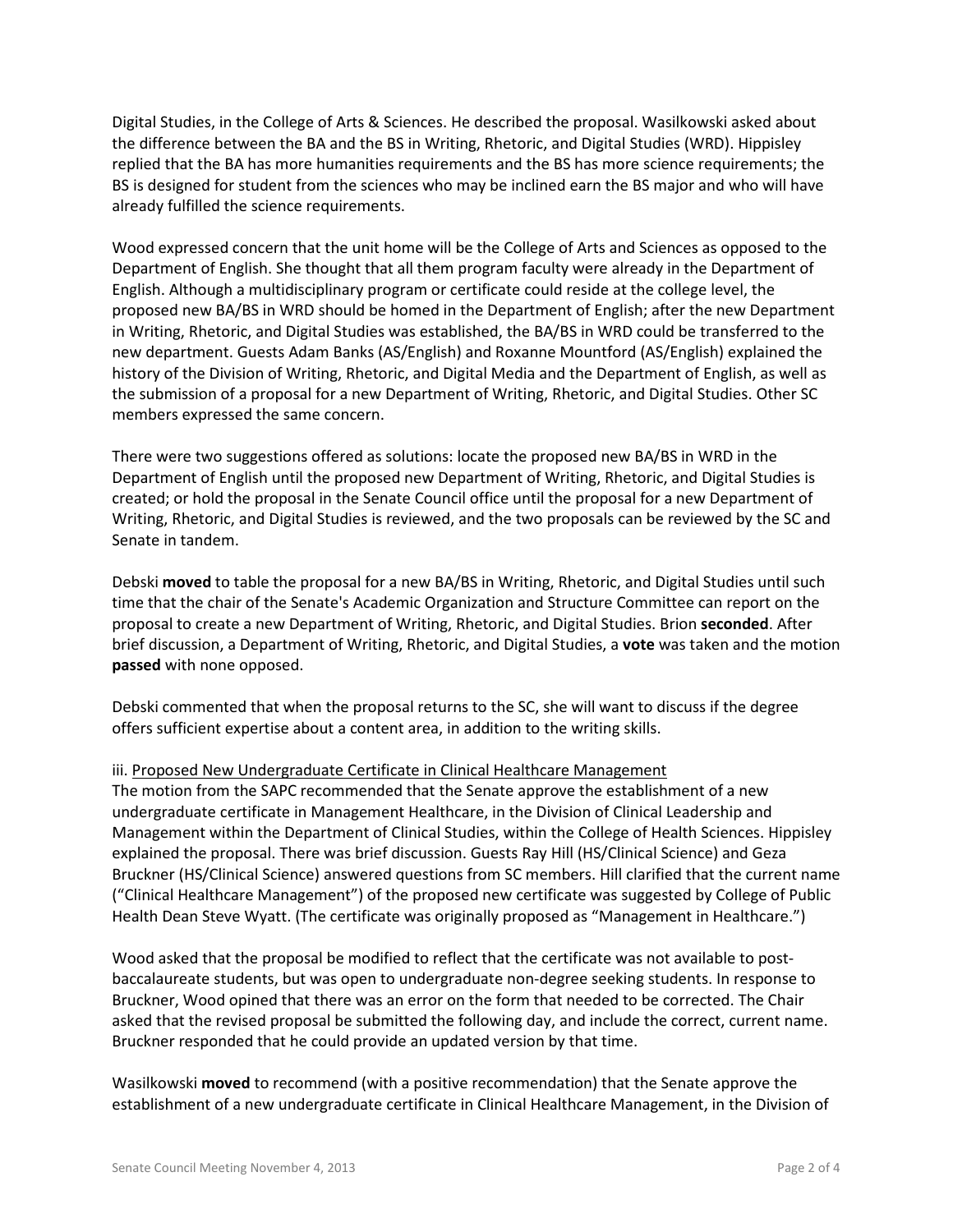Clinical Leadership and Management within the Department of Clinical Studies, within the College of Health Sciences. Watt **seconded**. Brion **offered a friendly amendment** to add that a revised proposal will be submitted with the correct name noted throughout and more definition on the target audience. There being no further discussion, a **vote** was taken and the motion **passed** with none opposed.

b. Senate's Academic Organization and Structure Committee (SAOSC) – Greg Wasilkowski, Chair i. Proposed Merger of the Department of Molecular and Biomedical Pharmacology and the Graduate Center for Nutritional Sciences into a New, Single Department of Pharmacology and Nutritional Sciences Wasilkowski, chair of the Senate's Academic Organization and Structure Committee (SAOSC), explained the proposal. There were a few questions from SC members. Guest Lisa Cassis (chair, Department of Molecular and Biomedical Pharmacology) stated that there would be no change to the curriculum of any of the degrees offered. Wood asked about the graduate faculty; Cassis replied that the graduate faculty for each program would remain as is, with no changes. Cassis asked if a revised proposal was necessary, but Wood thought that orally clarifying that each program will maintain a director of graduate studies and its own graduate faculty, during the Senate meeting, would be sufficient.

After additional, brief discussion, Palli **moved** to send (with a positive recommendation from the SC) to the Senate for endorsement the proposed merger of the Department of Molecular and Biomedical Pharmacology and the Graduate Center for Nutritional Sciences into a new, single Department of Pharmacology and Nutritional Sciences. Day **seconded**. A **vote** was taken and the motion **passed** with none opposed.

## 2. Old Business

# a. Proposed Changes to *Senate Rules 5.4.1.10* ("Late Addition to Degree List")

The Chair reminded SC members that the body decided to create a hardship rule after discussions at the June retreat. Students currently can be added to a degree list if there is an administrative error, but this past spring there were two instances in which a student who did not submit an application to graduate prior to the deadline claimed the would suffer hardship if they were not added to the degree list. The SC's language was sent to the Senate's Rules and Elections Committee (SREC), which had now sent final draft language back to the SC. There was extensive discussion about the language among SC members, particularly about requiring participation of the dean in the process, as well as whom to hold responsible for submitting a hardship petition by the deadline.

Debski **moved** to remove a dean from the hardship petition process and Watt **seconded**. A **vote** was taken and the motion **failed** with three in favor and seven opposed.

Palli **moved** to remove the sentence beginning with "The dean shall also add." Brion **seconded**. Wood **offered a friendly amendment** to add language about the dean's office submitting the petition to the Senate Council office, with the dean's approval. A **vote** was taken and the motion **passed** with none opposed.

## b. Report of the Ad Hoc Committee on Senate Non-Faculty Membership

SC members discussed the parliamentary procedure to reconsider motion from the June 13, 2103 SC retreat, which would have required the SC to put the report of the Ad Hoc Committee on Senate Non-Faculty Membership on a Senate agenda prior to January 2014.

[Snippet from June 13, 2013 SC minutes: "A vote was taken on the motion that the SC accept the report from the Ad Hoc Committee on Senate Membership and Voting Status (with the removal of "elected"